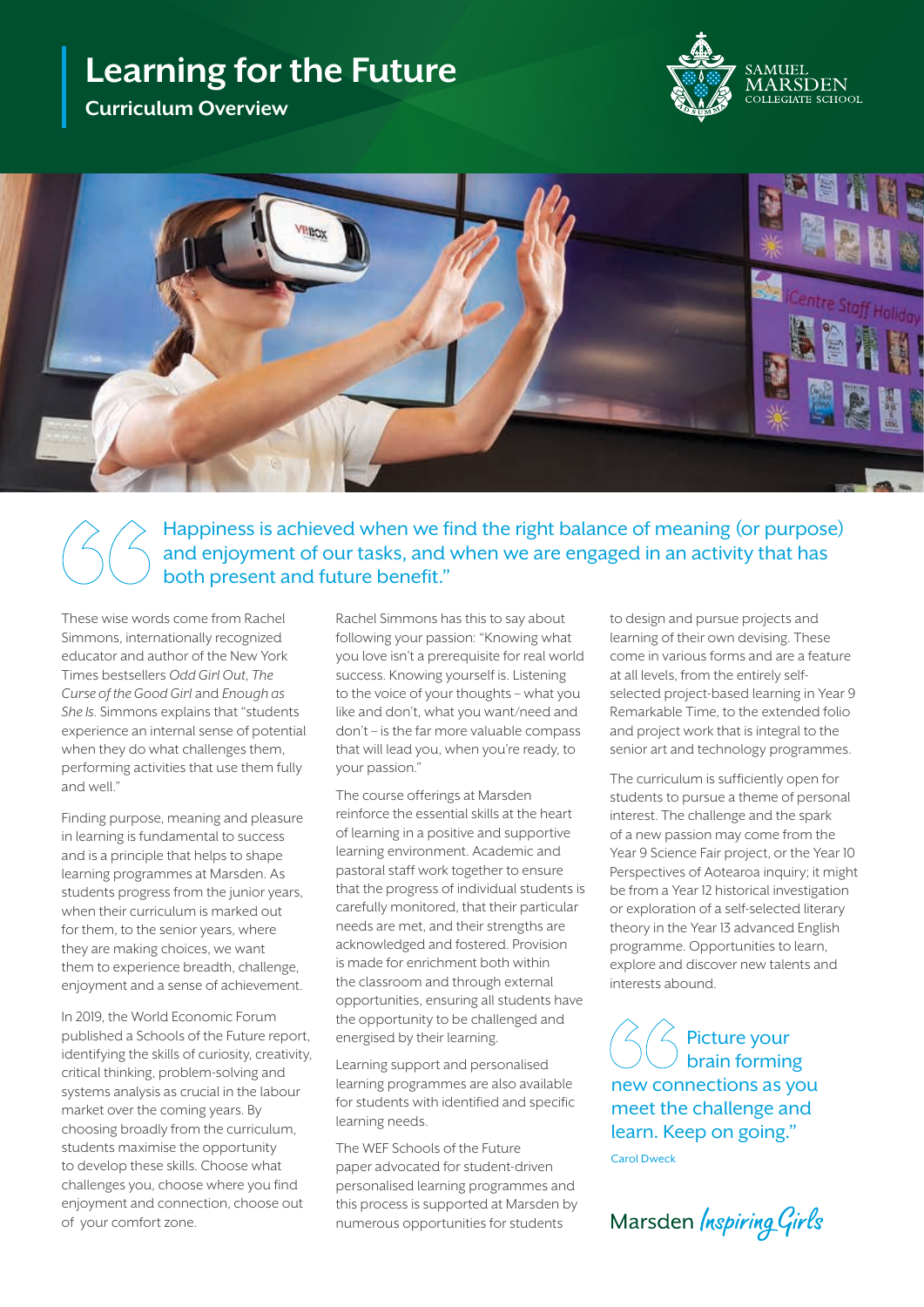## Curriculum and Course Planner **Curriculum** and Course Planner Compulsory subjects Compulsory subjects and a compulsory subjects of a specific opportunities for extended personalised project-based learning

| English<br>English<br>English<br>English<br>English<br>English<br>English or<br>English<br><b>English (Advanced Programme)</b> or<br>or<br>or<br><b>International English</b><br><b>International English</b><br><b>International English</b><br>$\boxed{\boldsymbol{D}}$ Media Studies<br>$\left(\boldsymbol{\mathcal{p}}\right)$ Media Studies<br>Mathematics<br>Mathematics<br>Mathematics<br>Mathematics<br>Mathematics<br><b>Calculus</b><br><b>Mathematics</b><br><b>Mathematics</b><br><b>Statistics</b><br><b>Applied Mathematics</b><br>$\boxed{\boldsymbol{p}}$ Science<br>Science<br>Science<br>Science<br>Science<br><b>Biology</b><br><b>Biology</b><br><b>Science</b><br><b>Chemistry</b><br><b>Chemistry</b><br><b>Physics</b><br><b>Physics</b><br>$\boxed{\boldsymbol{p}}$ Social Sciences<br>$\boxed{\boldsymbol{p}}$ Social Sciences<br>$\boxed{\boldsymbol{p}}$ Social Sciences<br>Social Sciences<br><b>History</b><br><b>History</b><br><b>History</b><br>Social<br><b>Sciences</b><br>Geography<br>Geography<br>Geography<br><b>Accounting</b><br><b>Accounting</b><br><b>Economics</b><br><b>Economics</b><br><b>Classical Studies</b><br><b>Classical Studies</b><br><b>Introduction to Languages:</b><br><b>Introduction to Languages:</b><br>Chinese<br><b>Chinese</b><br><b>Chinese</b><br><b>Chinese</b><br><b>Chinese</b><br>Languages<br>Chinese, French, German,<br>Chinese, French, German,<br>Te Reo Māori<br>Te Reo Māori<br>French<br>French<br>French<br><b>French</b><br>French<br>German<br>German<br>German<br>German<br>German<br>Te Reo Māori<br>Te Reo Māori (compulsory 1st half year)<br>Te Reo Maori (option 2nd half year)<br>$\left\langle \boldsymbol{P}\right\rangle$ Perspectives of Aotearoa<br>$\boxed{\boldsymbol{D}}$ Design<br>$\boxed{\boldsymbol{p}}$ Design<br>Art<br>Art<br>Art<br>Art<br><b>Pushing Paint, Pulling Prints</b><br><b>The Arts</b><br>$\left(\boldsymbol{\mathcal{p}}\right)$ Painting<br>$\left(\boldsymbol{\mathcal{D}}\right)$ Painting<br><b>Photo Magic</b><br><b>Pixels and Sculpture</b><br>$\boxed{\boldsymbol{p}}$ Photography<br>$\left(\boldsymbol{\mathit{p}}\right)$ Performance Media<br>$\left(\boldsymbol{p}\right)$ Photography<br>Music<br>Music<br>Music<br><b>World Music</b><br>Music: PACT programme 1<br>Music<br>The Band programme<br>Music: PACT programme 2<br>$\boxed{\boldsymbol{D}}$ Digital Technologies<br>$\oint$ Digital Technologies<br>$\hat{\boldsymbol{P}}$ Web Design and Robotics<br>$\boxed{\boldsymbol{D}}$ Digital Technologies<br>Technologies:<br>Technologies:<br><b>Digital Technology and Robotics</b><br>Technology<br>Food, Digital and Textiles<br>Food, Digital and Textiles<br>$\left( p\right)$ Creative Digital Design: Gamer<br><b>Digital Animation</b><br>$\left( p\right)$ Social Action Textiles<br><b>Textiles Technology</b><br><b>Textiles Technology</b><br><b>Textiles Technology</b><br><b>Creative Textiles</b><br>$\boxed{\boldsymbol{p}}$ Fashion Designer<br><b>Creative Design Challenge</b><br>$\boxed{\boldsymbol{p}}$ Food Product Design<br><b>Food and Nutrition</b><br><b>Food and Nutrition</b><br><b>Local Cuisine</b><br><b>Food and Nutrition</b><br><b>Foods for Life</b><br><b>International Cuisine</b><br><b>Physical Education</b><br><b>Physical Education</b><br><b>Physical Education</b><br><b>Physical Education</b><br><b>Physical Education</b><br><b>Physical Education</b><br><b>Physical Education</b><br><b>Physical Education,</b><br><b>Health and Wellbeing</b><br>Health<br>Health<br><b>Life Skills</b><br><b>Life Skills</b><br>Health<br>Health<br><b>Sports Science</b><br>$\overline{p}$ Religious Education:<br>Ethics and Social Justice<br><b>Religious Education:</b><br><b>Religious Education:</b><br><b>Religious Education:</b><br><b>Religious Education:</b><br><b>Religious Education</b><br>Life and Times of Jesus Christ<br>the Early Church in Aotearoa<br><b>Faith and Belief</b><br><b>World Religions</b><br>$\boxed{\boldsymbol{p}}$ Remarkable Time<br><b>Project-based Learning</b><br>ESOL<br><b>ESOL</b><br>ESOL<br>ESOL<br><b>ESOL</b><br>ESOL<br><b>ESOL</b><br>Language and<br><b>Learning Support</b> |  |  | Year <sub>7</sub> | Year 8 | Year 9                  | Year 10                 | Year 11             | Year 12             | Year <sub>13</sub>  |
|-----------------------------------------------------------------------------------------------------------------------------------------------------------------------------------------------------------------------------------------------------------------------------------------------------------------------------------------------------------------------------------------------------------------------------------------------------------------------------------------------------------------------------------------------------------------------------------------------------------------------------------------------------------------------------------------------------------------------------------------------------------------------------------------------------------------------------------------------------------------------------------------------------------------------------------------------------------------------------------------------------------------------------------------------------------------------------------------------------------------------------------------------------------------------------------------------------------------------------------------------------------------------------------------------------------------------------------------------------------------------------------------------------------------------------------------------------------------------------------------------------------------------------------------------------------------------------------------------------------------------------------------------------------------------------------------------------------------------------------------------------------------------------------------------------------------------------------------------------------------------------------------------------------------------------------------------------------------------------------------------------------------------------------------------------------------------------------------------------------------------------------------------------------------------------------------------------------------------------------------------------------------------------------------------------------------------------------------------------------------------------------------------------------------------------------------------------------------------------------------------------------------------------------------------------------------------------------------------------------------------------------------------------------------------------------------------------------------------------------------------------------------------------------------------------------------------------------------------------------------------------------------------------------------------------------------------------------------------------------------------------------------------------------------------------------------------------------------------------------------------------------------------------------------------------------------------------------------------------------------------------------------------------------------------------------------------------------------------------------------------------------------------------------------------------------------------------------------------------------------------------------------------------------------------------------------------------------------------------------------------------------------------------------------------------------------------------------------------------------------------------------------------------------------------------------------------------------------------------------------------------------------------------------------------------------------------------------------------------------------------------------------------------------------------------------------------------------------------------------------------------------------------------------------------------------------------------------------------|--|--|-------------------|--------|-------------------------|-------------------------|---------------------|---------------------|---------------------|
|                                                                                                                                                                                                                                                                                                                                                                                                                                                                                                                                                                                                                                                                                                                                                                                                                                                                                                                                                                                                                                                                                                                                                                                                                                                                                                                                                                                                                                                                                                                                                                                                                                                                                                                                                                                                                                                                                                                                                                                                                                                                                                                                                                                                                                                                                                                                                                                                                                                                                                                                                                                                                                                                                                                                                                                                                                                                                                                                                                                                                                                                                                                                                                                                                                                                                                                                                                                                                                                                                                                                                                                                                                                                                                                                                                                                                                                                                                                                                                                                                                                                                                                                                                                                                       |  |  |                   |        |                         |                         |                     |                     |                     |
|                                                                                                                                                                                                                                                                                                                                                                                                                                                                                                                                                                                                                                                                                                                                                                                                                                                                                                                                                                                                                                                                                                                                                                                                                                                                                                                                                                                                                                                                                                                                                                                                                                                                                                                                                                                                                                                                                                                                                                                                                                                                                                                                                                                                                                                                                                                                                                                                                                                                                                                                                                                                                                                                                                                                                                                                                                                                                                                                                                                                                                                                                                                                                                                                                                                                                                                                                                                                                                                                                                                                                                                                                                                                                                                                                                                                                                                                                                                                                                                                                                                                                                                                                                                                                       |  |  |                   |        |                         |                         |                     |                     |                     |
|                                                                                                                                                                                                                                                                                                                                                                                                                                                                                                                                                                                                                                                                                                                                                                                                                                                                                                                                                                                                                                                                                                                                                                                                                                                                                                                                                                                                                                                                                                                                                                                                                                                                                                                                                                                                                                                                                                                                                                                                                                                                                                                                                                                                                                                                                                                                                                                                                                                                                                                                                                                                                                                                                                                                                                                                                                                                                                                                                                                                                                                                                                                                                                                                                                                                                                                                                                                                                                                                                                                                                                                                                                                                                                                                                                                                                                                                                                                                                                                                                                                                                                                                                                                                                       |  |  |                   |        |                         |                         |                     |                     |                     |
|                                                                                                                                                                                                                                                                                                                                                                                                                                                                                                                                                                                                                                                                                                                                                                                                                                                                                                                                                                                                                                                                                                                                                                                                                                                                                                                                                                                                                                                                                                                                                                                                                                                                                                                                                                                                                                                                                                                                                                                                                                                                                                                                                                                                                                                                                                                                                                                                                                                                                                                                                                                                                                                                                                                                                                                                                                                                                                                                                                                                                                                                                                                                                                                                                                                                                                                                                                                                                                                                                                                                                                                                                                                                                                                                                                                                                                                                                                                                                                                                                                                                                                                                                                                                                       |  |  |                   |        |                         |                         |                     |                     |                     |
|                                                                                                                                                                                                                                                                                                                                                                                                                                                                                                                                                                                                                                                                                                                                                                                                                                                                                                                                                                                                                                                                                                                                                                                                                                                                                                                                                                                                                                                                                                                                                                                                                                                                                                                                                                                                                                                                                                                                                                                                                                                                                                                                                                                                                                                                                                                                                                                                                                                                                                                                                                                                                                                                                                                                                                                                                                                                                                                                                                                                                                                                                                                                                                                                                                                                                                                                                                                                                                                                                                                                                                                                                                                                                                                                                                                                                                                                                                                                                                                                                                                                                                                                                                                                                       |  |  |                   |        |                         |                         |                     |                     |                     |
|                                                                                                                                                                                                                                                                                                                                                                                                                                                                                                                                                                                                                                                                                                                                                                                                                                                                                                                                                                                                                                                                                                                                                                                                                                                                                                                                                                                                                                                                                                                                                                                                                                                                                                                                                                                                                                                                                                                                                                                                                                                                                                                                                                                                                                                                                                                                                                                                                                                                                                                                                                                                                                                                                                                                                                                                                                                                                                                                                                                                                                                                                                                                                                                                                                                                                                                                                                                                                                                                                                                                                                                                                                                                                                                                                                                                                                                                                                                                                                                                                                                                                                                                                                                                                       |  |  |                   |        |                         |                         |                     |                     |                     |
|                                                                                                                                                                                                                                                                                                                                                                                                                                                                                                                                                                                                                                                                                                                                                                                                                                                                                                                                                                                                                                                                                                                                                                                                                                                                                                                                                                                                                                                                                                                                                                                                                                                                                                                                                                                                                                                                                                                                                                                                                                                                                                                                                                                                                                                                                                                                                                                                                                                                                                                                                                                                                                                                                                                                                                                                                                                                                                                                                                                                                                                                                                                                                                                                                                                                                                                                                                                                                                                                                                                                                                                                                                                                                                                                                                                                                                                                                                                                                                                                                                                                                                                                                                                                                       |  |  |                   |        |                         |                         |                     |                     |                     |
|                                                                                                                                                                                                                                                                                                                                                                                                                                                                                                                                                                                                                                                                                                                                                                                                                                                                                                                                                                                                                                                                                                                                                                                                                                                                                                                                                                                                                                                                                                                                                                                                                                                                                                                                                                                                                                                                                                                                                                                                                                                                                                                                                                                                                                                                                                                                                                                                                                                                                                                                                                                                                                                                                                                                                                                                                                                                                                                                                                                                                                                                                                                                                                                                                                                                                                                                                                                                                                                                                                                                                                                                                                                                                                                                                                                                                                                                                                                                                                                                                                                                                                                                                                                                                       |  |  |                   |        |                         |                         |                     |                     |                     |
|                                                                                                                                                                                                                                                                                                                                                                                                                                                                                                                                                                                                                                                                                                                                                                                                                                                                                                                                                                                                                                                                                                                                                                                                                                                                                                                                                                                                                                                                                                                                                                                                                                                                                                                                                                                                                                                                                                                                                                                                                                                                                                                                                                                                                                                                                                                                                                                                                                                                                                                                                                                                                                                                                                                                                                                                                                                                                                                                                                                                                                                                                                                                                                                                                                                                                                                                                                                                                                                                                                                                                                                                                                                                                                                                                                                                                                                                                                                                                                                                                                                                                                                                                                                                                       |  |  |                   |        |                         |                         |                     |                     |                     |
|                                                                                                                                                                                                                                                                                                                                                                                                                                                                                                                                                                                                                                                                                                                                                                                                                                                                                                                                                                                                                                                                                                                                                                                                                                                                                                                                                                                                                                                                                                                                                                                                                                                                                                                                                                                                                                                                                                                                                                                                                                                                                                                                                                                                                                                                                                                                                                                                                                                                                                                                                                                                                                                                                                                                                                                                                                                                                                                                                                                                                                                                                                                                                                                                                                                                                                                                                                                                                                                                                                                                                                                                                                                                                                                                                                                                                                                                                                                                                                                                                                                                                                                                                                                                                       |  |  |                   |        |                         |                         |                     |                     |                     |
|                                                                                                                                                                                                                                                                                                                                                                                                                                                                                                                                                                                                                                                                                                                                                                                                                                                                                                                                                                                                                                                                                                                                                                                                                                                                                                                                                                                                                                                                                                                                                                                                                                                                                                                                                                                                                                                                                                                                                                                                                                                                                                                                                                                                                                                                                                                                                                                                                                                                                                                                                                                                                                                                                                                                                                                                                                                                                                                                                                                                                                                                                                                                                                                                                                                                                                                                                                                                                                                                                                                                                                                                                                                                                                                                                                                                                                                                                                                                                                                                                                                                                                                                                                                                                       |  |  |                   |        |                         |                         |                     |                     |                     |
|                                                                                                                                                                                                                                                                                                                                                                                                                                                                                                                                                                                                                                                                                                                                                                                                                                                                                                                                                                                                                                                                                                                                                                                                                                                                                                                                                                                                                                                                                                                                                                                                                                                                                                                                                                                                                                                                                                                                                                                                                                                                                                                                                                                                                                                                                                                                                                                                                                                                                                                                                                                                                                                                                                                                                                                                                                                                                                                                                                                                                                                                                                                                                                                                                                                                                                                                                                                                                                                                                                                                                                                                                                                                                                                                                                                                                                                                                                                                                                                                                                                                                                                                                                                                                       |  |  |                   |        |                         |                         |                     |                     |                     |
|                                                                                                                                                                                                                                                                                                                                                                                                                                                                                                                                                                                                                                                                                                                                                                                                                                                                                                                                                                                                                                                                                                                                                                                                                                                                                                                                                                                                                                                                                                                                                                                                                                                                                                                                                                                                                                                                                                                                                                                                                                                                                                                                                                                                                                                                                                                                                                                                                                                                                                                                                                                                                                                                                                                                                                                                                                                                                                                                                                                                                                                                                                                                                                                                                                                                                                                                                                                                                                                                                                                                                                                                                                                                                                                                                                                                                                                                                                                                                                                                                                                                                                                                                                                                                       |  |  |                   |        |                         |                         |                     |                     |                     |
|                                                                                                                                                                                                                                                                                                                                                                                                                                                                                                                                                                                                                                                                                                                                                                                                                                                                                                                                                                                                                                                                                                                                                                                                                                                                                                                                                                                                                                                                                                                                                                                                                                                                                                                                                                                                                                                                                                                                                                                                                                                                                                                                                                                                                                                                                                                                                                                                                                                                                                                                                                                                                                                                                                                                                                                                                                                                                                                                                                                                                                                                                                                                                                                                                                                                                                                                                                                                                                                                                                                                                                                                                                                                                                                                                                                                                                                                                                                                                                                                                                                                                                                                                                                                                       |  |  |                   |        |                         |                         |                     |                     |                     |
|                                                                                                                                                                                                                                                                                                                                                                                                                                                                                                                                                                                                                                                                                                                                                                                                                                                                                                                                                                                                                                                                                                                                                                                                                                                                                                                                                                                                                                                                                                                                                                                                                                                                                                                                                                                                                                                                                                                                                                                                                                                                                                                                                                                                                                                                                                                                                                                                                                                                                                                                                                                                                                                                                                                                                                                                                                                                                                                                                                                                                                                                                                                                                                                                                                                                                                                                                                                                                                                                                                                                                                                                                                                                                                                                                                                                                                                                                                                                                                                                                                                                                                                                                                                                                       |  |  |                   |        |                         |                         |                     |                     |                     |
|                                                                                                                                                                                                                                                                                                                                                                                                                                                                                                                                                                                                                                                                                                                                                                                                                                                                                                                                                                                                                                                                                                                                                                                                                                                                                                                                                                                                                                                                                                                                                                                                                                                                                                                                                                                                                                                                                                                                                                                                                                                                                                                                                                                                                                                                                                                                                                                                                                                                                                                                                                                                                                                                                                                                                                                                                                                                                                                                                                                                                                                                                                                                                                                                                                                                                                                                                                                                                                                                                                                                                                                                                                                                                                                                                                                                                                                                                                                                                                                                                                                                                                                                                                                                                       |  |  |                   |        |                         |                         |                     |                     |                     |
|                                                                                                                                                                                                                                                                                                                                                                                                                                                                                                                                                                                                                                                                                                                                                                                                                                                                                                                                                                                                                                                                                                                                                                                                                                                                                                                                                                                                                                                                                                                                                                                                                                                                                                                                                                                                                                                                                                                                                                                                                                                                                                                                                                                                                                                                                                                                                                                                                                                                                                                                                                                                                                                                                                                                                                                                                                                                                                                                                                                                                                                                                                                                                                                                                                                                                                                                                                                                                                                                                                                                                                                                                                                                                                                                                                                                                                                                                                                                                                                                                                                                                                                                                                                                                       |  |  |                   |        |                         |                         |                     |                     |                     |
|                                                                                                                                                                                                                                                                                                                                                                                                                                                                                                                                                                                                                                                                                                                                                                                                                                                                                                                                                                                                                                                                                                                                                                                                                                                                                                                                                                                                                                                                                                                                                                                                                                                                                                                                                                                                                                                                                                                                                                                                                                                                                                                                                                                                                                                                                                                                                                                                                                                                                                                                                                                                                                                                                                                                                                                                                                                                                                                                                                                                                                                                                                                                                                                                                                                                                                                                                                                                                                                                                                                                                                                                                                                                                                                                                                                                                                                                                                                                                                                                                                                                                                                                                                                                                       |  |  |                   |        |                         |                         |                     |                     |                     |
|                                                                                                                                                                                                                                                                                                                                                                                                                                                                                                                                                                                                                                                                                                                                                                                                                                                                                                                                                                                                                                                                                                                                                                                                                                                                                                                                                                                                                                                                                                                                                                                                                                                                                                                                                                                                                                                                                                                                                                                                                                                                                                                                                                                                                                                                                                                                                                                                                                                                                                                                                                                                                                                                                                                                                                                                                                                                                                                                                                                                                                                                                                                                                                                                                                                                                                                                                                                                                                                                                                                                                                                                                                                                                                                                                                                                                                                                                                                                                                                                                                                                                                                                                                                                                       |  |  |                   |        |                         |                         |                     |                     |                     |
|                                                                                                                                                                                                                                                                                                                                                                                                                                                                                                                                                                                                                                                                                                                                                                                                                                                                                                                                                                                                                                                                                                                                                                                                                                                                                                                                                                                                                                                                                                                                                                                                                                                                                                                                                                                                                                                                                                                                                                                                                                                                                                                                                                                                                                                                                                                                                                                                                                                                                                                                                                                                                                                                                                                                                                                                                                                                                                                                                                                                                                                                                                                                                                                                                                                                                                                                                                                                                                                                                                                                                                                                                                                                                                                                                                                                                                                                                                                                                                                                                                                                                                                                                                                                                       |  |  |                   |        |                         |                         |                     |                     |                     |
|                                                                                                                                                                                                                                                                                                                                                                                                                                                                                                                                                                                                                                                                                                                                                                                                                                                                                                                                                                                                                                                                                                                                                                                                                                                                                                                                                                                                                                                                                                                                                                                                                                                                                                                                                                                                                                                                                                                                                                                                                                                                                                                                                                                                                                                                                                                                                                                                                                                                                                                                                                                                                                                                                                                                                                                                                                                                                                                                                                                                                                                                                                                                                                                                                                                                                                                                                                                                                                                                                                                                                                                                                                                                                                                                                                                                                                                                                                                                                                                                                                                                                                                                                                                                                       |  |  |                   |        |                         |                         |                     |                     |                     |
|                                                                                                                                                                                                                                                                                                                                                                                                                                                                                                                                                                                                                                                                                                                                                                                                                                                                                                                                                                                                                                                                                                                                                                                                                                                                                                                                                                                                                                                                                                                                                                                                                                                                                                                                                                                                                                                                                                                                                                                                                                                                                                                                                                                                                                                                                                                                                                                                                                                                                                                                                                                                                                                                                                                                                                                                                                                                                                                                                                                                                                                                                                                                                                                                                                                                                                                                                                                                                                                                                                                                                                                                                                                                                                                                                                                                                                                                                                                                                                                                                                                                                                                                                                                                                       |  |  |                   |        |                         |                         |                     |                     |                     |
|                                                                                                                                                                                                                                                                                                                                                                                                                                                                                                                                                                                                                                                                                                                                                                                                                                                                                                                                                                                                                                                                                                                                                                                                                                                                                                                                                                                                                                                                                                                                                                                                                                                                                                                                                                                                                                                                                                                                                                                                                                                                                                                                                                                                                                                                                                                                                                                                                                                                                                                                                                                                                                                                                                                                                                                                                                                                                                                                                                                                                                                                                                                                                                                                                                                                                                                                                                                                                                                                                                                                                                                                                                                                                                                                                                                                                                                                                                                                                                                                                                                                                                                                                                                                                       |  |  |                   |        |                         |                         |                     |                     |                     |
|                                                                                                                                                                                                                                                                                                                                                                                                                                                                                                                                                                                                                                                                                                                                                                                                                                                                                                                                                                                                                                                                                                                                                                                                                                                                                                                                                                                                                                                                                                                                                                                                                                                                                                                                                                                                                                                                                                                                                                                                                                                                                                                                                                                                                                                                                                                                                                                                                                                                                                                                                                                                                                                                                                                                                                                                                                                                                                                                                                                                                                                                                                                                                                                                                                                                                                                                                                                                                                                                                                                                                                                                                                                                                                                                                                                                                                                                                                                                                                                                                                                                                                                                                                                                                       |  |  |                   |        |                         |                         |                     |                     |                     |
|                                                                                                                                                                                                                                                                                                                                                                                                                                                                                                                                                                                                                                                                                                                                                                                                                                                                                                                                                                                                                                                                                                                                                                                                                                                                                                                                                                                                                                                                                                                                                                                                                                                                                                                                                                                                                                                                                                                                                                                                                                                                                                                                                                                                                                                                                                                                                                                                                                                                                                                                                                                                                                                                                                                                                                                                                                                                                                                                                                                                                                                                                                                                                                                                                                                                                                                                                                                                                                                                                                                                                                                                                                                                                                                                                                                                                                                                                                                                                                                                                                                                                                                                                                                                                       |  |  |                   |        |                         |                         |                     |                     |                     |
|                                                                                                                                                                                                                                                                                                                                                                                                                                                                                                                                                                                                                                                                                                                                                                                                                                                                                                                                                                                                                                                                                                                                                                                                                                                                                                                                                                                                                                                                                                                                                                                                                                                                                                                                                                                                                                                                                                                                                                                                                                                                                                                                                                                                                                                                                                                                                                                                                                                                                                                                                                                                                                                                                                                                                                                                                                                                                                                                                                                                                                                                                                                                                                                                                                                                                                                                                                                                                                                                                                                                                                                                                                                                                                                                                                                                                                                                                                                                                                                                                                                                                                                                                                                                                       |  |  |                   |        |                         |                         |                     |                     |                     |
|                                                                                                                                                                                                                                                                                                                                                                                                                                                                                                                                                                                                                                                                                                                                                                                                                                                                                                                                                                                                                                                                                                                                                                                                                                                                                                                                                                                                                                                                                                                                                                                                                                                                                                                                                                                                                                                                                                                                                                                                                                                                                                                                                                                                                                                                                                                                                                                                                                                                                                                                                                                                                                                                                                                                                                                                                                                                                                                                                                                                                                                                                                                                                                                                                                                                                                                                                                                                                                                                                                                                                                                                                                                                                                                                                                                                                                                                                                                                                                                                                                                                                                                                                                                                                       |  |  |                   |        |                         |                         |                     |                     |                     |
|                                                                                                                                                                                                                                                                                                                                                                                                                                                                                                                                                                                                                                                                                                                                                                                                                                                                                                                                                                                                                                                                                                                                                                                                                                                                                                                                                                                                                                                                                                                                                                                                                                                                                                                                                                                                                                                                                                                                                                                                                                                                                                                                                                                                                                                                                                                                                                                                                                                                                                                                                                                                                                                                                                                                                                                                                                                                                                                                                                                                                                                                                                                                                                                                                                                                                                                                                                                                                                                                                                                                                                                                                                                                                                                                                                                                                                                                                                                                                                                                                                                                                                                                                                                                                       |  |  |                   |        |                         |                         |                     |                     |                     |
|                                                                                                                                                                                                                                                                                                                                                                                                                                                                                                                                                                                                                                                                                                                                                                                                                                                                                                                                                                                                                                                                                                                                                                                                                                                                                                                                                                                                                                                                                                                                                                                                                                                                                                                                                                                                                                                                                                                                                                                                                                                                                                                                                                                                                                                                                                                                                                                                                                                                                                                                                                                                                                                                                                                                                                                                                                                                                                                                                                                                                                                                                                                                                                                                                                                                                                                                                                                                                                                                                                                                                                                                                                                                                                                                                                                                                                                                                                                                                                                                                                                                                                                                                                                                                       |  |  |                   |        |                         |                         |                     |                     |                     |
|                                                                                                                                                                                                                                                                                                                                                                                                                                                                                                                                                                                                                                                                                                                                                                                                                                                                                                                                                                                                                                                                                                                                                                                                                                                                                                                                                                                                                                                                                                                                                                                                                                                                                                                                                                                                                                                                                                                                                                                                                                                                                                                                                                                                                                                                                                                                                                                                                                                                                                                                                                                                                                                                                                                                                                                                                                                                                                                                                                                                                                                                                                                                                                                                                                                                                                                                                                                                                                                                                                                                                                                                                                                                                                                                                                                                                                                                                                                                                                                                                                                                                                                                                                                                                       |  |  |                   |        |                         |                         |                     |                     |                     |
|                                                                                                                                                                                                                                                                                                                                                                                                                                                                                                                                                                                                                                                                                                                                                                                                                                                                                                                                                                                                                                                                                                                                                                                                                                                                                                                                                                                                                                                                                                                                                                                                                                                                                                                                                                                                                                                                                                                                                                                                                                                                                                                                                                                                                                                                                                                                                                                                                                                                                                                                                                                                                                                                                                                                                                                                                                                                                                                                                                                                                                                                                                                                                                                                                                                                                                                                                                                                                                                                                                                                                                                                                                                                                                                                                                                                                                                                                                                                                                                                                                                                                                                                                                                                                       |  |  |                   |        |                         |                         |                     |                     |                     |
|                                                                                                                                                                                                                                                                                                                                                                                                                                                                                                                                                                                                                                                                                                                                                                                                                                                                                                                                                                                                                                                                                                                                                                                                                                                                                                                                                                                                                                                                                                                                                                                                                                                                                                                                                                                                                                                                                                                                                                                                                                                                                                                                                                                                                                                                                                                                                                                                                                                                                                                                                                                                                                                                                                                                                                                                                                                                                                                                                                                                                                                                                                                                                                                                                                                                                                                                                                                                                                                                                                                                                                                                                                                                                                                                                                                                                                                                                                                                                                                                                                                                                                                                                                                                                       |  |  |                   |        |                         |                         |                     |                     |                     |
|                                                                                                                                                                                                                                                                                                                                                                                                                                                                                                                                                                                                                                                                                                                                                                                                                                                                                                                                                                                                                                                                                                                                                                                                                                                                                                                                                                                                                                                                                                                                                                                                                                                                                                                                                                                                                                                                                                                                                                                                                                                                                                                                                                                                                                                                                                                                                                                                                                                                                                                                                                                                                                                                                                                                                                                                                                                                                                                                                                                                                                                                                                                                                                                                                                                                                                                                                                                                                                                                                                                                                                                                                                                                                                                                                                                                                                                                                                                                                                                                                                                                                                                                                                                                                       |  |  |                   |        |                         |                         |                     |                     |                     |
|                                                                                                                                                                                                                                                                                                                                                                                                                                                                                                                                                                                                                                                                                                                                                                                                                                                                                                                                                                                                                                                                                                                                                                                                                                                                                                                                                                                                                                                                                                                                                                                                                                                                                                                                                                                                                                                                                                                                                                                                                                                                                                                                                                                                                                                                                                                                                                                                                                                                                                                                                                                                                                                                                                                                                                                                                                                                                                                                                                                                                                                                                                                                                                                                                                                                                                                                                                                                                                                                                                                                                                                                                                                                                                                                                                                                                                                                                                                                                                                                                                                                                                                                                                                                                       |  |  |                   |        |                         |                         |                     |                     |                     |
|                                                                                                                                                                                                                                                                                                                                                                                                                                                                                                                                                                                                                                                                                                                                                                                                                                                                                                                                                                                                                                                                                                                                                                                                                                                                                                                                                                                                                                                                                                                                                                                                                                                                                                                                                                                                                                                                                                                                                                                                                                                                                                                                                                                                                                                                                                                                                                                                                                                                                                                                                                                                                                                                                                                                                                                                                                                                                                                                                                                                                                                                                                                                                                                                                                                                                                                                                                                                                                                                                                                                                                                                                                                                                                                                                                                                                                                                                                                                                                                                                                                                                                                                                                                                                       |  |  |                   |        |                         |                         |                     |                     |                     |
|                                                                                                                                                                                                                                                                                                                                                                                                                                                                                                                                                                                                                                                                                                                                                                                                                                                                                                                                                                                                                                                                                                                                                                                                                                                                                                                                                                                                                                                                                                                                                                                                                                                                                                                                                                                                                                                                                                                                                                                                                                                                                                                                                                                                                                                                                                                                                                                                                                                                                                                                                                                                                                                                                                                                                                                                                                                                                                                                                                                                                                                                                                                                                                                                                                                                                                                                                                                                                                                                                                                                                                                                                                                                                                                                                                                                                                                                                                                                                                                                                                                                                                                                                                                                                       |  |  |                   |        |                         |                         |                     |                     |                     |
|                                                                                                                                                                                                                                                                                                                                                                                                                                                                                                                                                                                                                                                                                                                                                                                                                                                                                                                                                                                                                                                                                                                                                                                                                                                                                                                                                                                                                                                                                                                                                                                                                                                                                                                                                                                                                                                                                                                                                                                                                                                                                                                                                                                                                                                                                                                                                                                                                                                                                                                                                                                                                                                                                                                                                                                                                                                                                                                                                                                                                                                                                                                                                                                                                                                                                                                                                                                                                                                                                                                                                                                                                                                                                                                                                                                                                                                                                                                                                                                                                                                                                                                                                                                                                       |  |  |                   |        |                         |                         |                     |                     |                     |
|                                                                                                                                                                                                                                                                                                                                                                                                                                                                                                                                                                                                                                                                                                                                                                                                                                                                                                                                                                                                                                                                                                                                                                                                                                                                                                                                                                                                                                                                                                                                                                                                                                                                                                                                                                                                                                                                                                                                                                                                                                                                                                                                                                                                                                                                                                                                                                                                                                                                                                                                                                                                                                                                                                                                                                                                                                                                                                                                                                                                                                                                                                                                                                                                                                                                                                                                                                                                                                                                                                                                                                                                                                                                                                                                                                                                                                                                                                                                                                                                                                                                                                                                                                                                                       |  |  |                   |        |                         |                         |                     |                     |                     |
|                                                                                                                                                                                                                                                                                                                                                                                                                                                                                                                                                                                                                                                                                                                                                                                                                                                                                                                                                                                                                                                                                                                                                                                                                                                                                                                                                                                                                                                                                                                                                                                                                                                                                                                                                                                                                                                                                                                                                                                                                                                                                                                                                                                                                                                                                                                                                                                                                                                                                                                                                                                                                                                                                                                                                                                                                                                                                                                                                                                                                                                                                                                                                                                                                                                                                                                                                                                                                                                                                                                                                                                                                                                                                                                                                                                                                                                                                                                                                                                                                                                                                                                                                                                                                       |  |  |                   |        | <b>Learning Support</b> | <b>Learning Support</b> | <b>Guided Study</b> | <b>Guided Study</b> | <b>Guided Study</b> |

| SOL         | <b>ESOL</b>         |  |  |
|-------------|---------------------|--|--|
| uided Study | <b>Guided Study</b> |  |  |